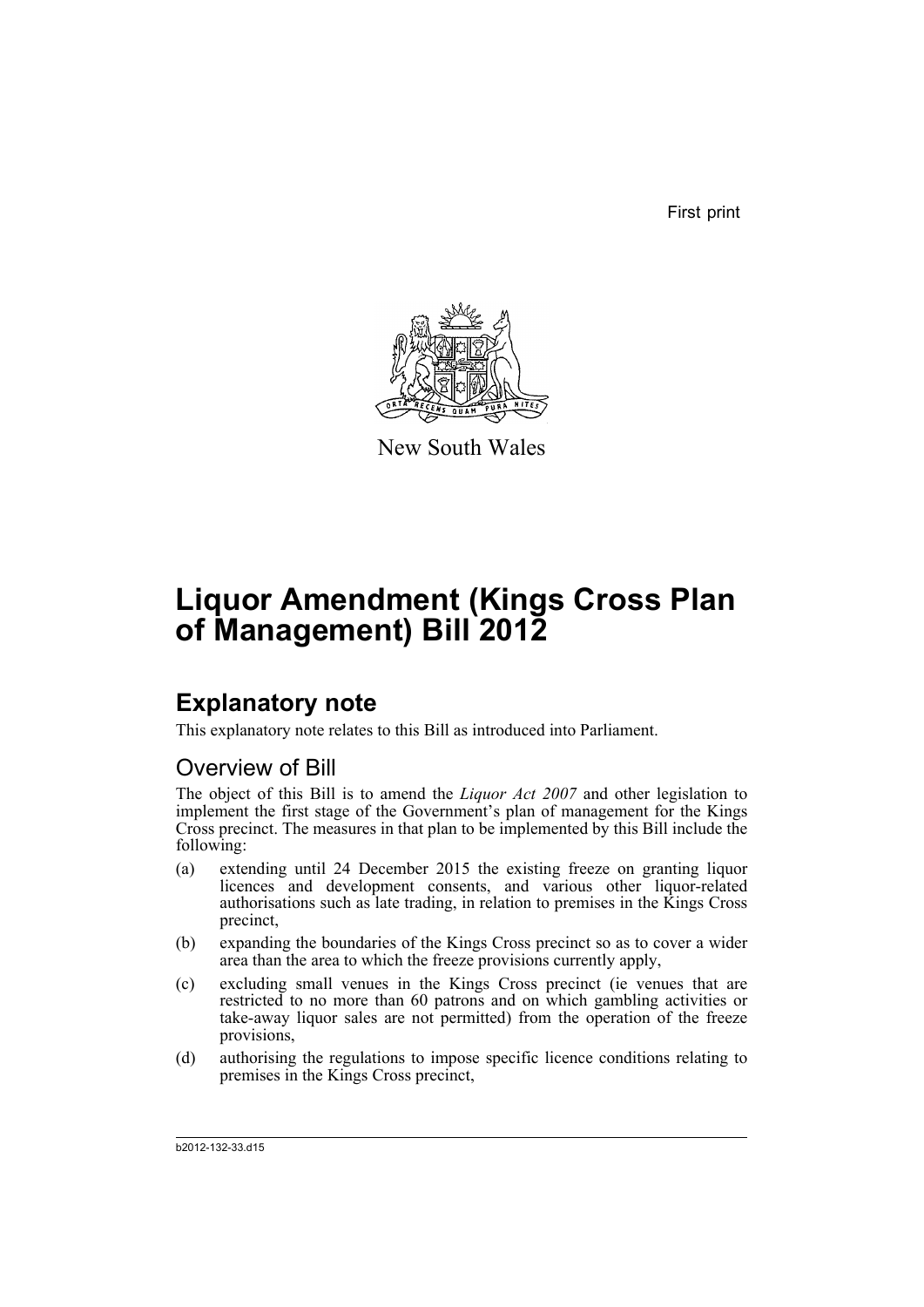Explanatory note

(e) requiring all licensees, bar staff and security personnel in the Kings Cross precinct to obtain a responsible service of alcohol competency card by 1 March 2013 (such cards must be renewed every 5 years and include photo ID).

## Outline of provisions

**Clause 1** sets out the name (also called the short title) of the proposed Act.

**Clause 2** provides for the commencement of the proposed Act on a day or days to be appointed by proclamation.

## **Schedule 1 Amendment of Liquor Act 2007 No 90**

**Schedule 1 [1] and [2]** define the *Kings Cross precinct* for the purposes of the *Liquor Act 2007* (*the Act*). The precinct will consist of the area currently set out in Schedule 2 to the Act (but which only has effect at present in relation to late trading by hotels on Sundays). The precinct as so defined will be wider than the Kings Cross precinct currently described in Schedule 5 to the Act (being one of the precincts in which the current liquor licence and development consent freeze operates). **Schedule 1 [4], [5], [7], [11] and [12]** are consequential amendments.

**Schedule 1 [3]** provides that the period of the liquor licence and development consent freeze for premises in the Kings Cross precinct will continue until 24 December 2015. The freeze period for other precincts described in Schedule 5 to the Act (namely the CBD South precinct and the Oxford Street, Darlinghurst precinct) is presently due to expire on 24 December 2012.

**Schedule 1 [6]** excludes small venues in the Kings Cross precinct from the operation of the freeze provision.

**Schedule 1 [8]** authorises the regulations to impose specific licence conditions relating to premises in the Kings Cross precinct. The conditions that may be prescribed by the regulations may (without limiting the matters to which they may relate) include matters such as restricting or prohibiting the use of glass containers on licensed premises, the exclusion of specified classes of persons from licensed premises and various measures relating to the responsible service of alcohol and public safety.

**Schedule 1 [9]** enables regulations of a savings or transitional nature to be made as a consequence of the enactment of the proposed Act.

**Schedule 1 [10]** contains provisions of a savings or transitional nature consequent on the enactment of the proposed Act. In particular, the operation of the licence and development consent freeze provisions will extend to applications relating to premises in the extended Kings Cross precinct but only if the application was made on or after 19 September 2012. Also, the existing *Kings Cross Precinct Liquor Accord* will be terminated as the measures imposed under that accord are intended to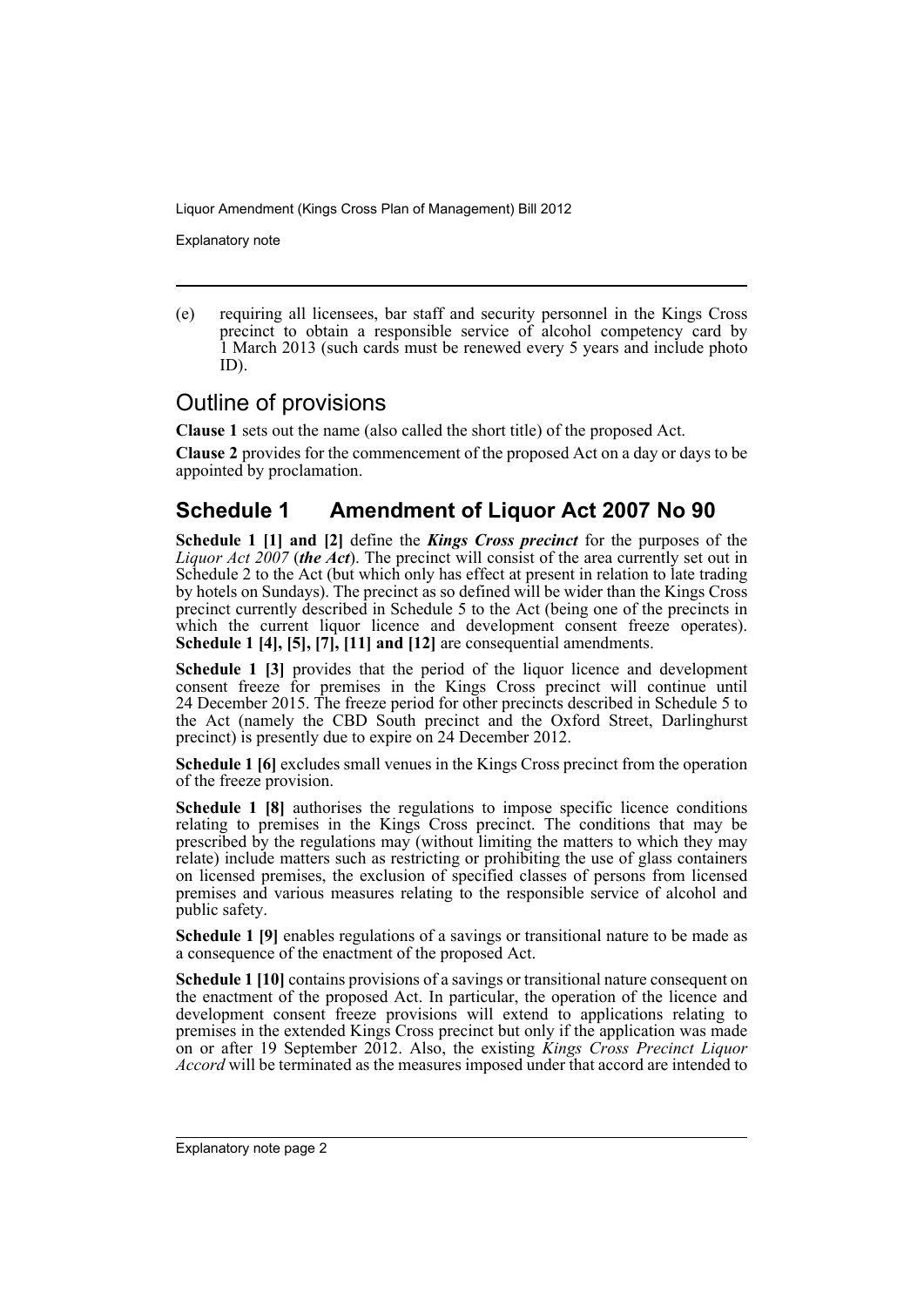Explanatory note

be covered by the specific licence conditions to be imposed by the proposed regulations relating to the Kings Cross precinct.

## **Schedule 2 Amendment of Liquor Regulation 2008**

**Schedule 2 [1]** provides that licensees, bar staff and security personnel (ie bouncers or crowd controllers employed on or about licensed premises) in the Kings Cross precinct will need to successfully complete an approved RSA training course in order to renew their RSA competency cards. Such cards expire 5 years after they are issued.

**Schedule 2 [2], [5] and [7]** require licensees, bar staff and security personnel working in the Kings Cross precinct to hold a RSA competency card after 1 March 2013. This means that other existing certification of the completion of a RSA training course will no longer be sufficient after that date for licensees, bar staff and security personnel in the Kings Cross precinct. **Schedule 2 [4]** is a consequential amendment. **Schedule 2 [3] and [6]** will ensure that bar staff and security personnel cannot be permitted to work on or about licensed premises after 1 March 2013 in the Kings Cross precinct unless they hold a RSA competency card.

**Schedule 2 [8] and [9]** provide that the new offences relating to RSA competency cards in relation to the Kings Cross precinct may be dealt with by way of a penalty notice.

## **Schedule 3 Consequential amendment of Law Enforcement (Powers and Responsibilities) Act 2002 No 103**

**Schedule 3** ensures that any future extension by regulation of the Kings Cross precinct for the purposes of the *Liquor Act 2007* will not affect the operation of section 148 of the *Law Enforcement (Powers and Responsibilities) Act 2002* which authorises the use by police officers of dogs for general drug detection without warrant in the existing area of that precinct.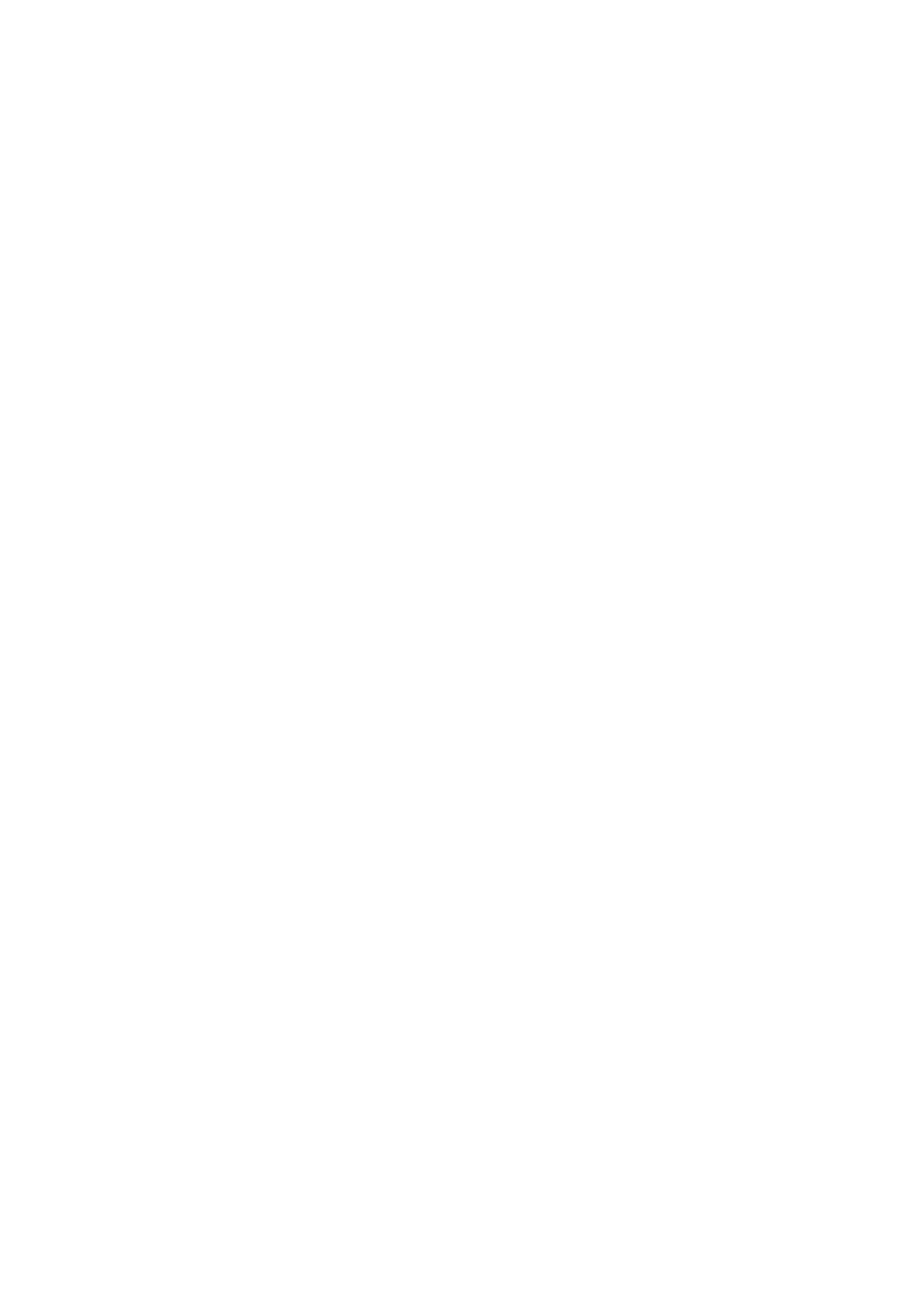First print



New South Wales

# **Liquor Amendment (Kings Cross Plan of Management) Bill 2012**

## **Contents**

|               |                                                    | Page            |
|---------------|----------------------------------------------------|-----------------|
| 1.            | Name of Act                                        | 2               |
| $\mathcal{P}$ | Commencement                                       | 2               |
|               | Schedule 1 Amendment of Liquor Act 2007 No 90      | 3               |
|               | Schedule 2 Amendment of Liquor Regulation 2008     | 9               |
| Schedule 3    | Consequential amendment of Law Enforcement (Powers |                 |
|               | and Responsibilities) Act 2002 No 103              | 12 <sub>1</sub> |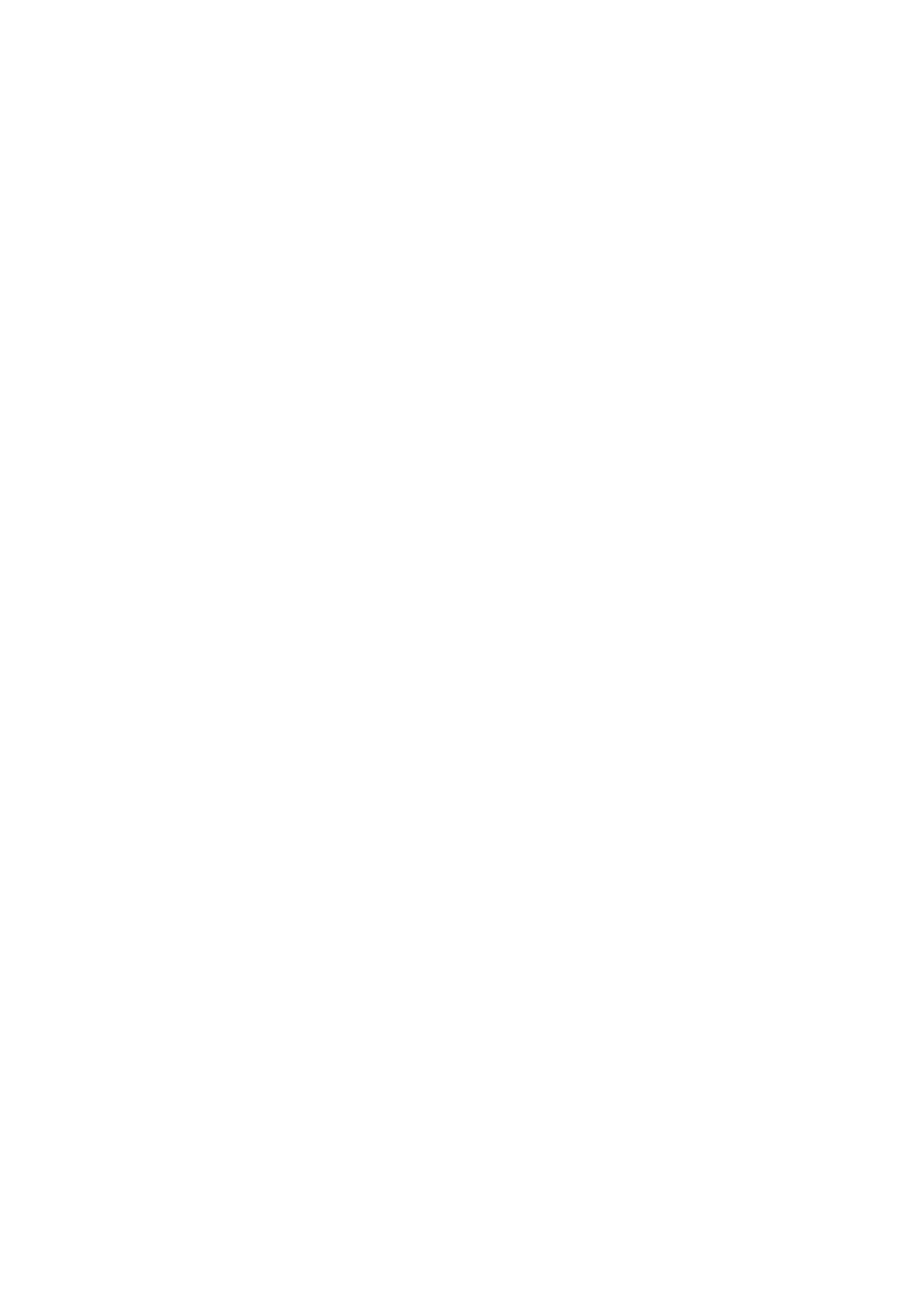

New South Wales

# **Liquor Amendment (Kings Cross Plan of Management) Bill 2012**

No , 2012

## **A Bill for**

An Act to amend the *Liquor Act 2007* and other legislation to implement the first stage of a plan of management in relation to the Kings Cross precinct.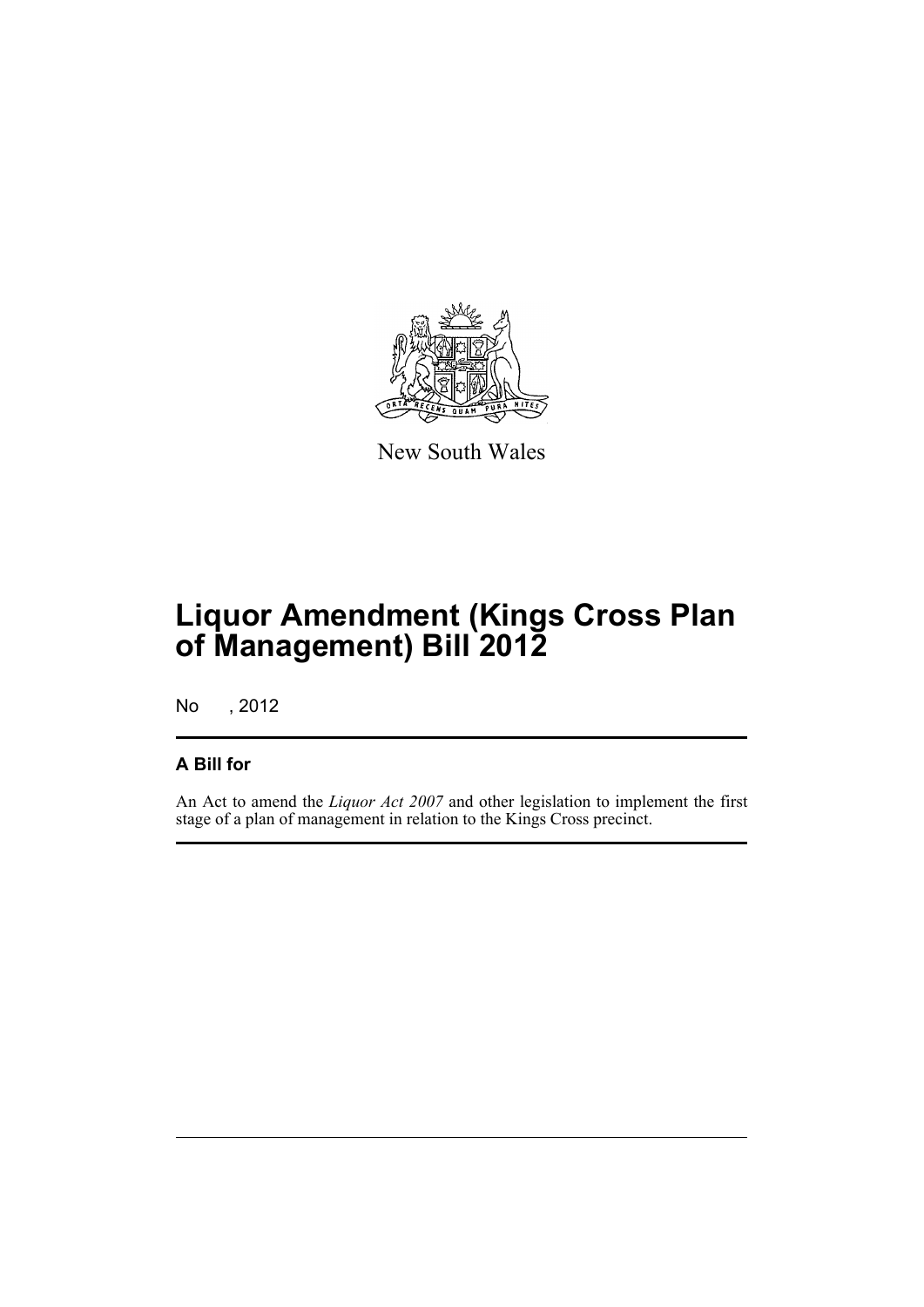<span id="page-7-1"></span><span id="page-7-0"></span>

| The Legislature of New South Wales enacts: |                                                                                |                     |  |  |
|--------------------------------------------|--------------------------------------------------------------------------------|---------------------|--|--|
|                                            | Name of Act                                                                    | 2                   |  |  |
|                                            | This Act is the Liquor Amendment (Kings Cross Plan of Management)<br>Act 2012. | 3<br>$\overline{4}$ |  |  |
| 2                                          | Commencement                                                                   | 5                   |  |  |
|                                            | This Act commences on a day or days to be appointed by proclamation.           | 6                   |  |  |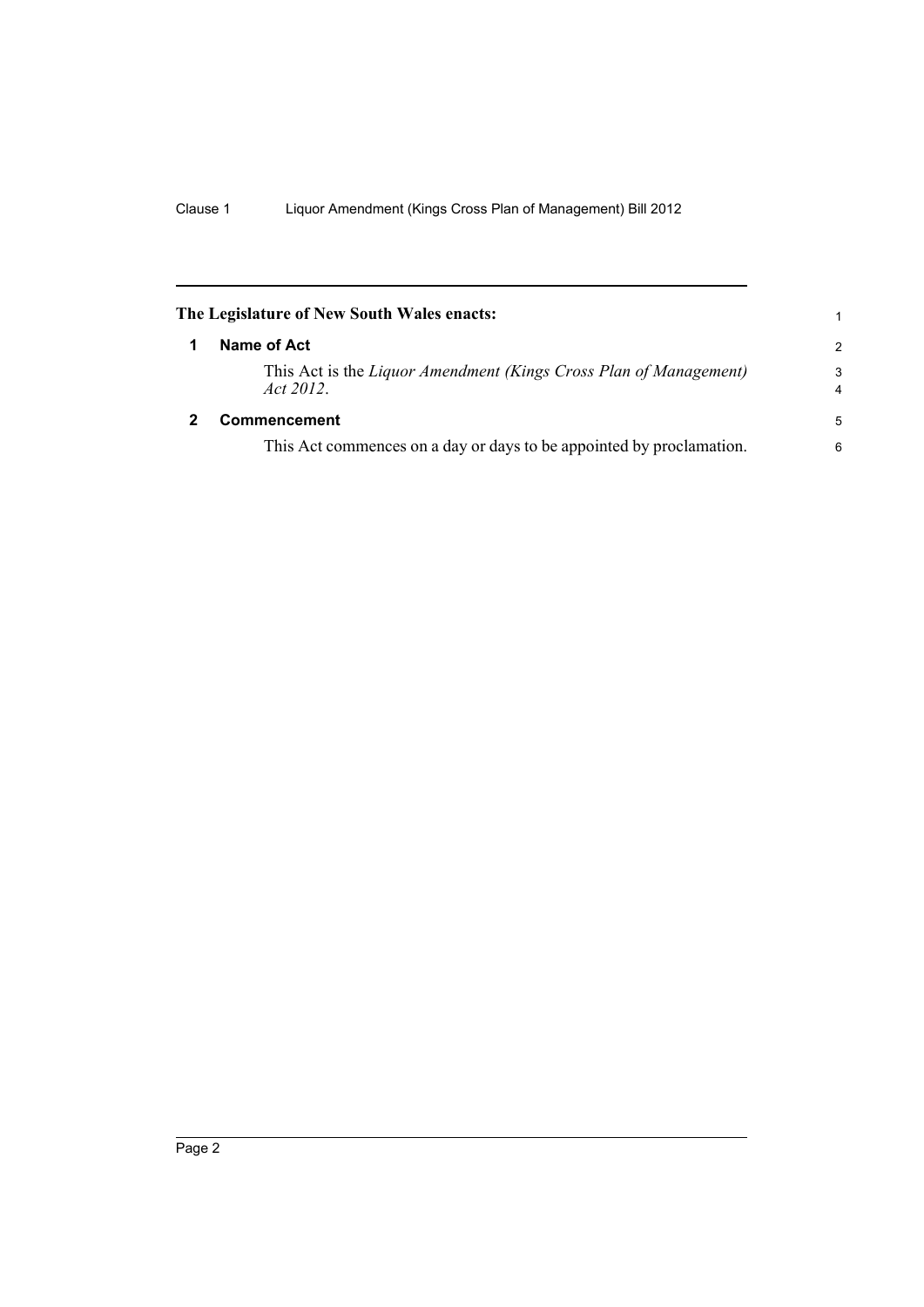Amendment of Liquor Act 2007 No 90 Schedule 1

<span id="page-8-0"></span>

|     | <b>Schedule 1</b>                                |                   |                         | <b>Amendment of Liquor Act 2007 No 90</b>                                                                                                                                                       | $\mathbf{1}$   |  |
|-----|--------------------------------------------------|-------------------|-------------------------|-------------------------------------------------------------------------------------------------------------------------------------------------------------------------------------------------|----------------|--|
| [1] | <b>Section 4 Definitions</b>                     |                   |                         |                                                                                                                                                                                                 |                |  |
|     | Insert in alphabetical order in section $4(1)$ : |                   |                         |                                                                                                                                                                                                 |                |  |
|     | <b>Kings Cross precinct—see section 4A.</b>      |                   |                         |                                                                                                                                                                                                 |                |  |
| [2] |                                                  | <b>Section 4A</b> |                         |                                                                                                                                                                                                 | 5              |  |
|     |                                                  |                   | Insert after section 4: |                                                                                                                                                                                                 | 6              |  |
|     | <b>4A</b>                                        |                   |                         | <b>Meaning of "Kings Cross precinct"</b>                                                                                                                                                        | 7              |  |
|     |                                                  | (1)               |                         | For the purposes of this Act, the <b>Kings Cross precinct</b> is the area<br>including and bounded by the streets or parts of streets specified<br>in Schedule 2.                               | 8<br>9<br>10   |  |
|     |                                                  | (2)               |                         | A reference in this Act to premises situated in the Kings Cross<br>precinct includes a reference to premises:                                                                                   | 11<br>12       |  |
|     |                                                  |                   | (a)                     | that front or back onto, or abut, any street or part of a street<br>specified in Schedule 2, or                                                                                                 | 13<br>14       |  |
|     |                                                  |                   | (b)                     | that can be entered from any such street or part, or                                                                                                                                            | 15             |  |
|     |                                                  |                   | (c)                     | that the regulations declare to be situated in the Kings<br>Cross precinct.                                                                                                                     | 16<br>17       |  |
|     |                                                  | (3)               |                         | The regulations may amend Schedule 2 by adding or removing,<br>or varying the description of, a street or part of a street.                                                                     | 18<br>19       |  |
| [3] |                                                  |                   |                         | <b>Section 47A Definitions</b>                                                                                                                                                                  | 20             |  |
|     |                                                  |                   |                         | Insert "or, in the case of the Kings Cross precinct, ending<br>on<br>24 December 2015" after "freeze period)" in paragraph (b) of the definition of<br><i>freeze period</i> in section 47A (1). | 21<br>22<br>23 |  |
| [4] |                                                  |                   |                         | Section 47A (1), definition of "freeze precinct"                                                                                                                                                | 24             |  |
|     |                                                  |                   |                         | Insert "the Kings Cross precinct or" after "means".                                                                                                                                             | 25             |  |
| [5] |                                                  |                   | Section 47A (2A)        |                                                                                                                                                                                                 | 26             |  |
|     |                                                  |                   |                         | Insert after section $47A(2)$ :                                                                                                                                                                 | 27             |  |
|     |                                                  | (2A)              | precinct.               | Subsection (2) does not apply in relation to the Kings Cross                                                                                                                                    | 28<br>29       |  |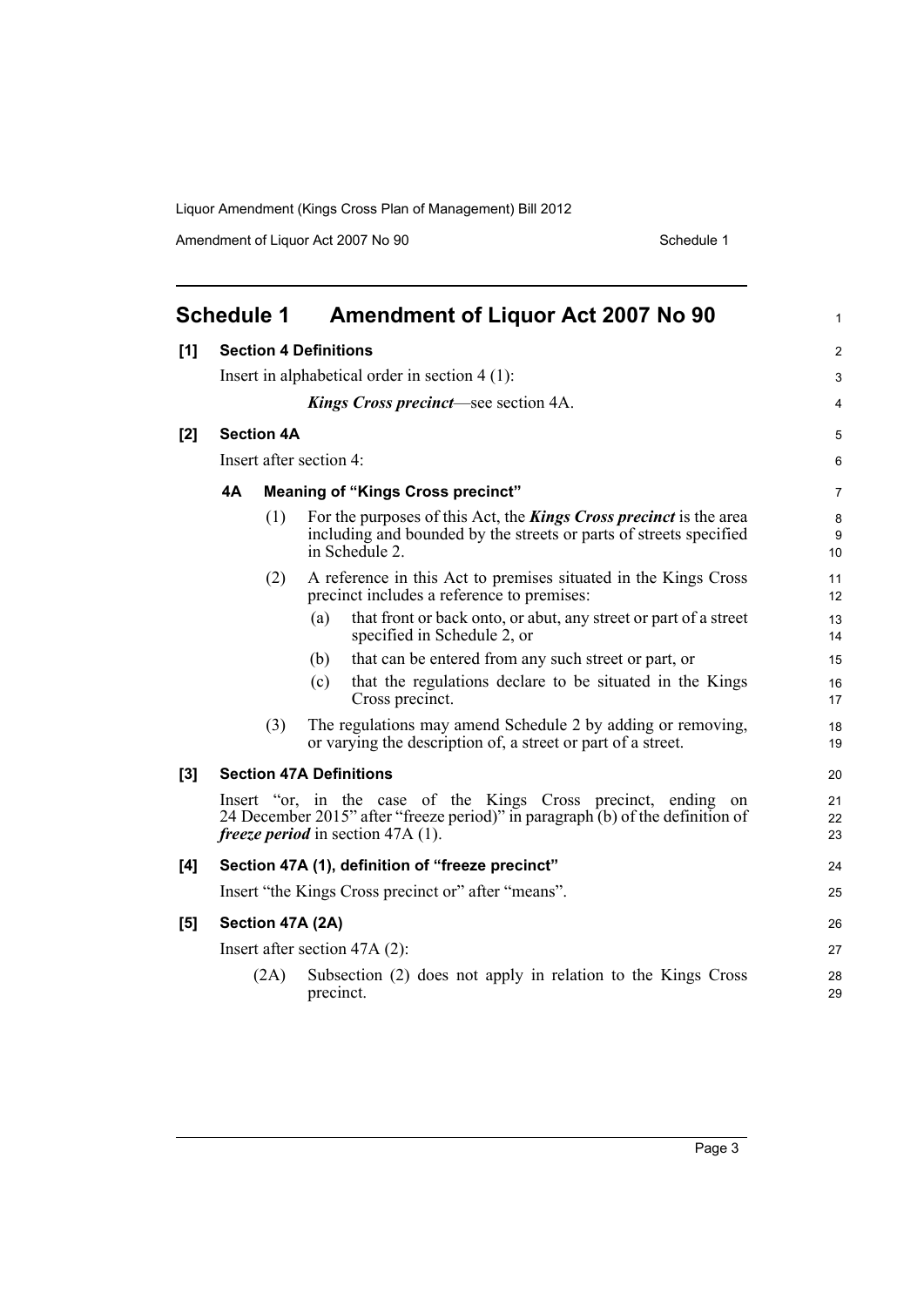Schedule 1 Amendment of Liquor Act 2007 No 90

| [6] |      | <b>Section 47AA</b> |                                                                                                                                                                                                                                                                                                              | 1                          |
|-----|------|---------------------|--------------------------------------------------------------------------------------------------------------------------------------------------------------------------------------------------------------------------------------------------------------------------------------------------------------|----------------------------|
|     |      |                     | Insert after section 47A:                                                                                                                                                                                                                                                                                    | $\overline{2}$             |
|     | 47AA |                     | <b>Exclusion of small venues</b>                                                                                                                                                                                                                                                                             | 3                          |
|     |      | (1)                 | This Division does not apply to or in respect of subject premises:                                                                                                                                                                                                                                           | 4                          |
|     |      |                     | (a)<br>that comprise a small venue, and                                                                                                                                                                                                                                                                      | 5                          |
|     |      |                     | (b)<br>that would, as a result of any application under this Act or<br>an application for development consent as referred to in<br>section 47I, continue to comprise a small venue.                                                                                                                          | 6<br>$\overline{7}$<br>8   |
|     |      | (2)                 | For the purposes of this section, premises comprise a <i>small venue</i><br>if:                                                                                                                                                                                                                              | 9<br>10 <sup>°</sup>       |
|     |      |                     | not more than 60 patrons may be lawfully on the premises<br>(a)<br>at any one time under the licence conditions for the<br>premises or any relevant consent for the premises under<br>the Environmental Planning and Assessment Act 1979,<br>and                                                             | 11<br>12<br>13<br>14<br>15 |
|     |      |                     | (b)<br>there are no gaming machines or other facilities for<br>gambling or betting on the premises, and                                                                                                                                                                                                      | 16<br>17                   |
|     |      |                     | the sale or supply of liquor for consumption away from the<br>(c)<br>premises is not authorised by the licence for the premises,<br>and                                                                                                                                                                      | 18<br>19<br>20             |
|     |      |                     | (d)<br>the premises do not operate as a public entertainment<br>venue, and                                                                                                                                                                                                                                   | 21<br>22                   |
|     |      |                     | the premises meet any other criteria prescribed by the<br>(e)<br>regulations.                                                                                                                                                                                                                                | 23<br>24                   |
|     |      | (3)                 | The regulations may prescribe criteria for premises to be<br>regarded as a small venue for the purposes of this section,<br>including criteria relating to the location of the premises, to the<br>trading hours of the premises or to any connection with or<br>relationship to other premises in the area. | 25<br>26<br>27<br>28<br>29 |
| [7] |      |                     | Section 49 Extended trading authorisation                                                                                                                                                                                                                                                                    | 30                         |
|     |      |                     | Omit section 49 (3) (b). Insert instead:                                                                                                                                                                                                                                                                     | 31                         |
|     |      |                     | situated in the Kings Cross precinct, or<br>(b)                                                                                                                                                                                                                                                              | 32                         |
|     |      |                     | (b1)<br>situated in the area including and bounded by the parts of<br>streets specified in Schedule 3 (Oxford Street-<br>Darlinghurst precinct) or that fronts or backs onto, or<br>abuts, any such specified part, or                                                                                       | 33<br>34<br>35<br>36       |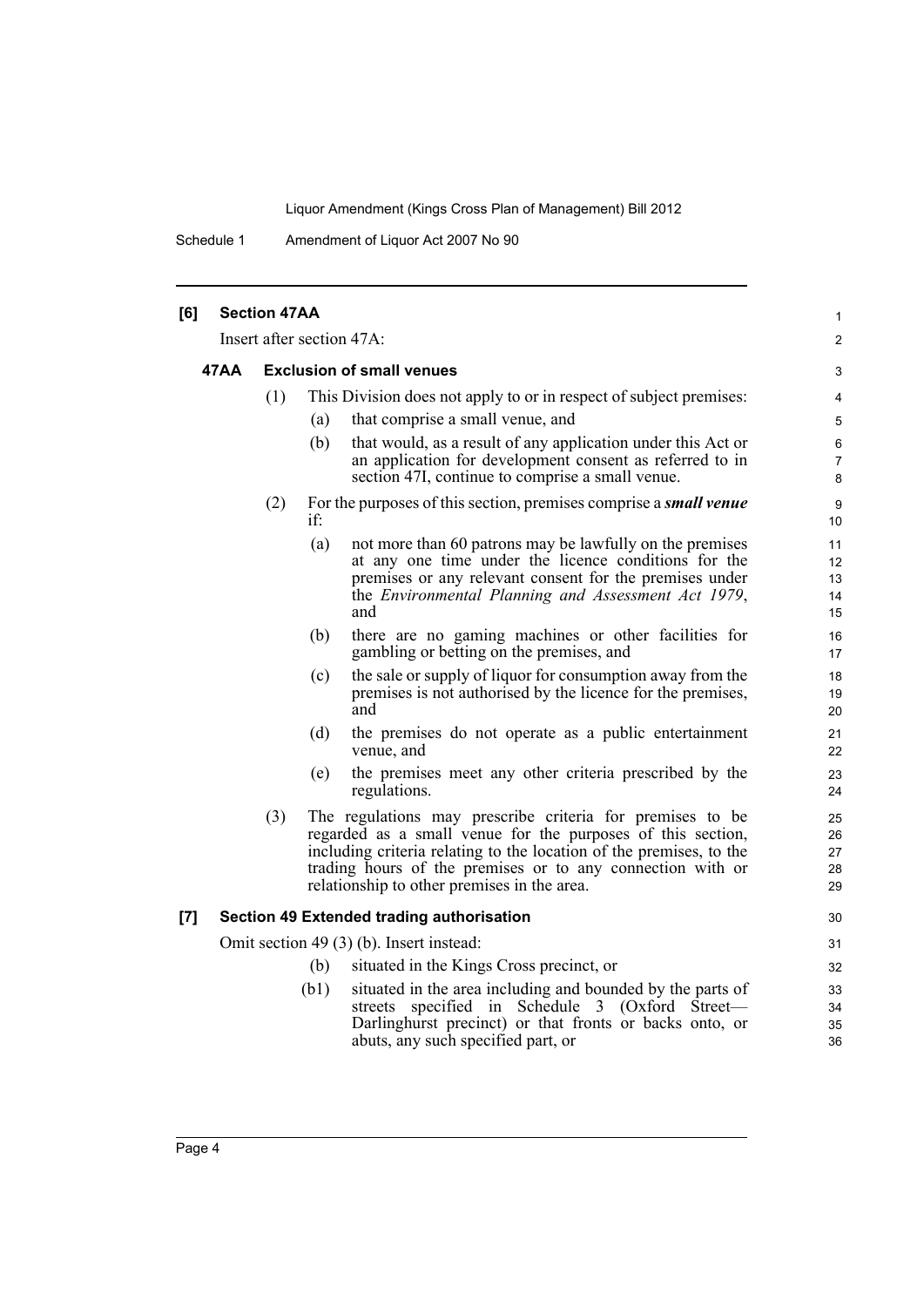Amendment of Liquor Act 2007 No 90 Schedule 1

| [8] |      | Part 6, Division 3<br>Insert after Division 2: |          |                                                                                                                                                                                                                                                                                    | 1<br>$\overline{c}$        |
|-----|------|------------------------------------------------|----------|------------------------------------------------------------------------------------------------------------------------------------------------------------------------------------------------------------------------------------------------------------------------------------|----------------------------|
|     |      | <b>Division 3</b>                              |          | <b>Kings Cross precinct</b>                                                                                                                                                                                                                                                        | 3                          |
|     | 116A |                                                |          | Regulatory controls for licensed premises in Kings Cross precinct                                                                                                                                                                                                                  | 4                          |
|     |      | (1)                                            | subject. | The regulations may prescribe conditions to which a licence<br>relating to premises situated in the Kings Cross precinct is                                                                                                                                                        | 5<br>6<br>$\overline{7}$   |
|     |      | (2)                                            |          | Without limiting the matters to which any such conditions may<br>relate, the conditions prescribed by the regulations under this<br>section may:                                                                                                                                   | 8<br>9<br>10               |
|     |      |                                                | (a)      | prohibit or restrict the use of glass or other breakable<br>containers on the licensed premises, or                                                                                                                                                                                | 11<br>12                   |
|     |      |                                                | (b)      | prohibit or restrict the sale or supply of certain types of<br>liquor on the licensed premises (including liquor with a<br>high alcohol content or liquor that is intended to be<br>consumed rapidly such as a shot), or                                                           | 13<br>14<br>15<br>16       |
|     |      |                                                | (c)      | prohibit or restrict the sale or supply of liquor on the<br>licensed premises in certain circumstances or at certain<br>times, or                                                                                                                                                  | 17<br>18<br>19             |
|     |      |                                                | (d)      | prohibit patrons from entering the licensed premises at<br>certain times, or                                                                                                                                                                                                       | 20<br>21                   |
|     |      |                                                | (e)      | require the implementation of security or public safety<br>measures in respect of the licensed premises, or                                                                                                                                                                        | 22<br>23                   |
|     |      |                                                | (f)      | require incident registers to be kept, or                                                                                                                                                                                                                                          | 24                         |
|     |      |                                                | (g)      | require the exclusion from licensed premises of persons of<br>a specified class (including persons who are wearing any<br>clothing or article displaying the name of, or other matter<br>associated with, a particular organisation), or                                           | 25<br>26<br>27<br>28       |
|     |      |                                                | (h)      | require the licensee of any premises situated in the Kings<br>Cross precinct to contribute towards the costs associated<br>with measures to minimise or prevent alcohol-related<br>violence or anti-social behaviour or other alcohol-related<br>harm in the Kings Cross precinct. | 29<br>30<br>31<br>32<br>33 |
|     |      | (3)                                            |          | The conditions that may be prescribed by the regulations under<br>this section may, without limitation, apply to a specified class of<br>licensed premises or to specified licensed premises.                                                                                      | 34<br>35<br>36             |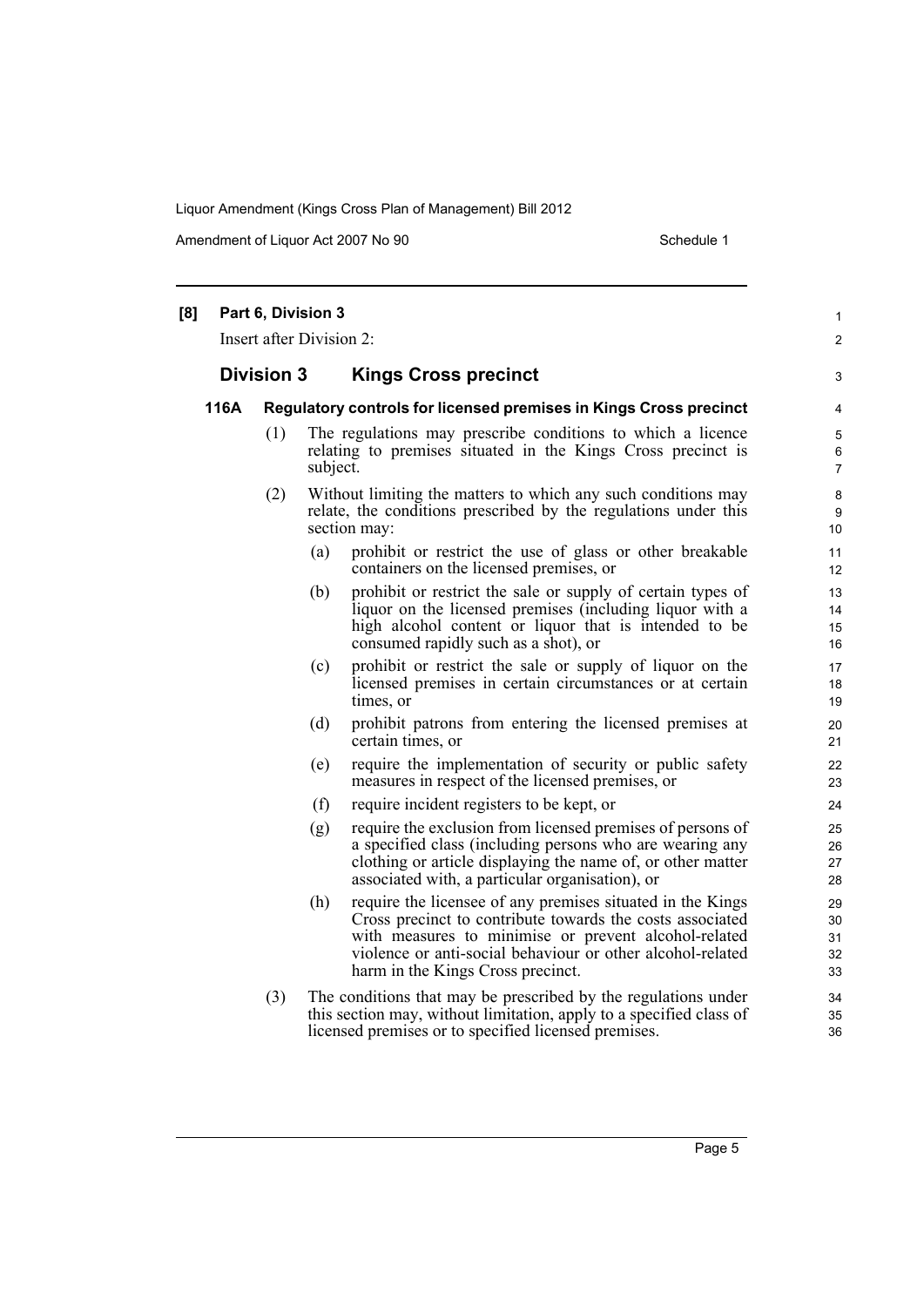|        |        | (4)               | The regulations may authorise the Director-General to exempt<br>the licensee of any premises situated in the Kings Cross precinct<br>from any of the conditions prescribed by the regulations under<br>this section. The regulations may also provide that any such<br>exemption is subject to conditions specified in the exemption. | $\mathbf{1}$<br>$\overline{\mathbf{c}}$<br>3<br>4<br>5 |
|--------|--------|-------------------|---------------------------------------------------------------------------------------------------------------------------------------------------------------------------------------------------------------------------------------------------------------------------------------------------------------------------------------|--------------------------------------------------------|
|        |        | (5)               | Any conditions prescribed by the regulations under this section<br>are in addition to any other conditions to which a licence relating<br>to premises in the Kings Cross precinct may be subject.                                                                                                                                     | 6<br>7<br>8                                            |
|        |        | (6)               | Regulations may be made under this section regardless of<br>whether any licensee who is likely to be affected by the<br>regulation has been given an opportunity to make submissions in<br>relation to the proposed regulation.                                                                                                       | 9<br>10<br>11<br>12                                    |
| [9]    |        |                   | <b>Schedule 1 Savings and transitional provisions</b>                                                                                                                                                                                                                                                                                 | 13                                                     |
|        |        |                   | Insert at the end of clause $1(1)$ :                                                                                                                                                                                                                                                                                                  | 14                                                     |
|        |        |                   | Liquor Amendment (Kings Cross Plan of Management) Act 2012                                                                                                                                                                                                                                                                            | 15                                                     |
| $[10]$ |        | <b>Schedule 1</b> |                                                                                                                                                                                                                                                                                                                                       | 16                                                     |
|        |        |                   | Insert after Part 8:                                                                                                                                                                                                                                                                                                                  | 17                                                     |
|        | Part 9 |                   | Provisions consequent on enactment of<br><b>Liquor Amendment (Kings Cross Plan of</b><br><b>Management) Act 2012</b>                                                                                                                                                                                                                  | 18<br>19<br>20                                         |
|        | 35     |                   | <b>Definition</b>                                                                                                                                                                                                                                                                                                                     | 21                                                     |
|        |        |                   | In this Part:                                                                                                                                                                                                                                                                                                                         | 22                                                     |
|        |        |                   | amending Act means the Liquor Amendment (Kings Cross Plan<br>of Management) Act 2012.                                                                                                                                                                                                                                                 | 23<br>24                                               |
|        | 36     |                   | Application of temporary licence and development consent freeze<br>provisions to extended Kings Cross precinct                                                                                                                                                                                                                        | 25<br>26                                               |
|        |        | (1)               | In this clause:                                                                                                                                                                                                                                                                                                                       | 27                                                     |
|        |        |                   | extended Kings Cross precinct means that part of the Kings<br>Cross precinct that was not part of the Kings Cross precinct as<br>described in Schedule 5 to this Act immediately before the<br>amendment of that Schedule by the amending Act.                                                                                        | 28<br>29<br>30<br>31                                   |
|        |        | (2)               | The amendments made to Division 1A of Part 4 by the amending<br>Act extend to an application under this Act for any licence or<br>other matter referred to in that Division or to an application for                                                                                                                                  | 32<br>33<br>34                                         |
|        |        |                   |                                                                                                                                                                                                                                                                                                                                       |                                                        |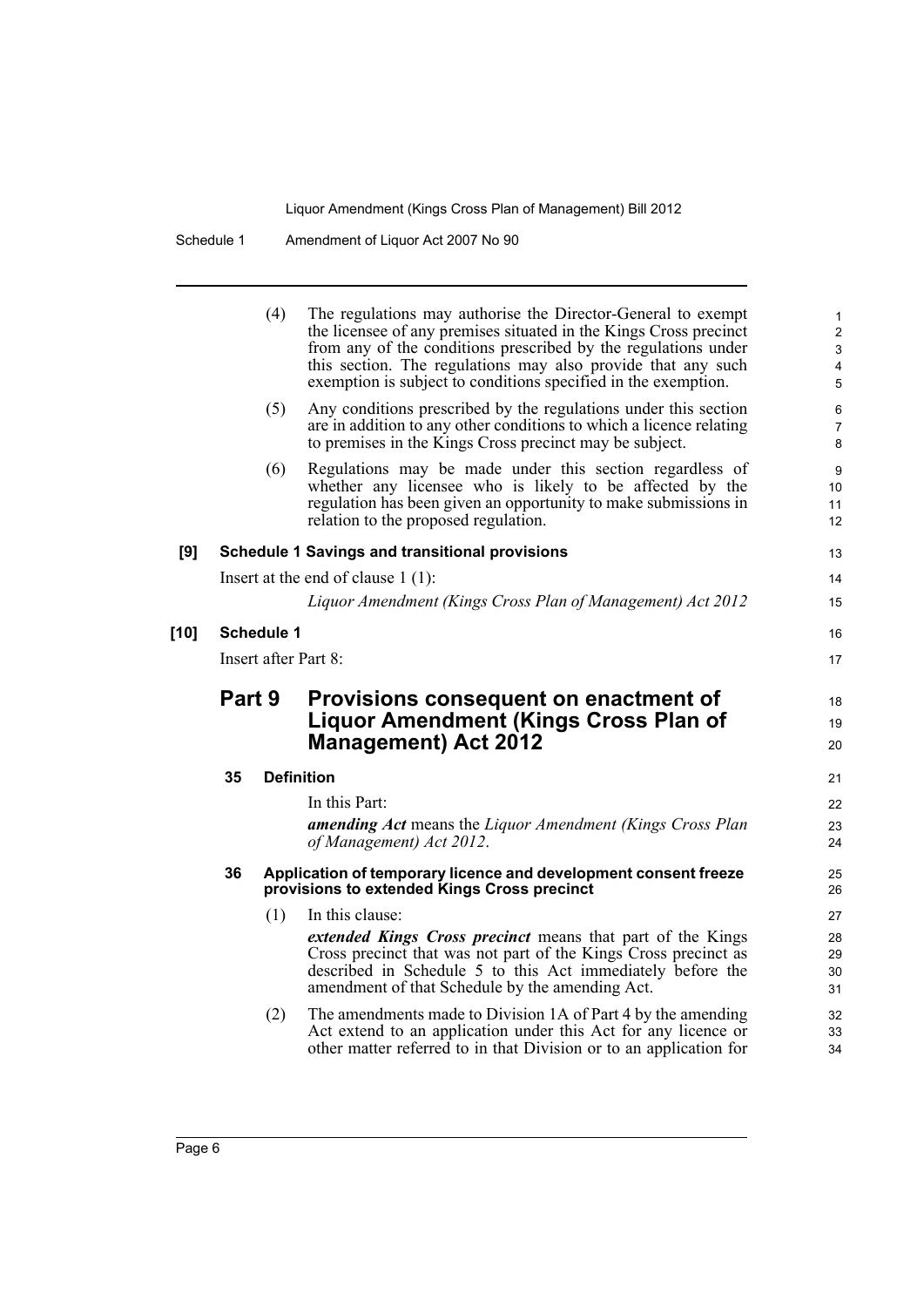Amendment of Liquor Act 2007 No 90 Schedule 1

development consent under the *Environmental Planning and Assessment Act 1979*: (a) that relates to premises situated in the extended Kings Cross precinct, and (b) that was made on or after 19 September 2012 but not granted or otherwise determined as at the commencement of those amendments. (3) However, the amendments made to Division 1A of Part 4 by the amending Act do not apply in relation to: (a) an application under this Act for a licence or other matter relating to premises situated in the extended Kings Cross precinct, or (b) an application for development consent under the *Environmental Planning and Assessment Act 1979* relating to premises situated in the extended Kings Cross precinct, that was made before 19 September 2012. (4) A reference in this clause to an application for development consent or to the granting of development consent has the same meaning as it has in section 47I of this Act. **37 Existing Kings Cross liquor accords** (1) The *Kings Cross Precinct Liquor Accord* as in force under Division 2 of Part 8 of this Act immediately before the commencement of this clause is terminated and any licence conditions imposed under section 136E in respect of that precinct liquor accord cease to have effect on that commencement. (2) The *Kings Cross Accord*, being the local liquor accord of that name in force under Division 1 of Part 8 of this Act, is taken to include terms authorising any person or body participating in the accord to contribute towards the costs associated with measures to minimise or prevent alcohol-related violence or anti-social behaviour or other alcohol-related harm in the Kings Cross precinct. **38 Crown not liable for any compensation** (1) Damages or compensation are not payable by or on behalf of the Crown: (a) because of the enactment of the amending Act or the operation of the amendments made by the amending Act (including the provisions of this Part), or (b) for the consequences of that enactment or operation, or 1 2 3 4 5 6 7 8 9 10 11 12 13 14 15 16 17 18 19  $20$ 21 22 23 24 25 26 27 28 29 30 31 32 33  $34$ 35 36 37 38 39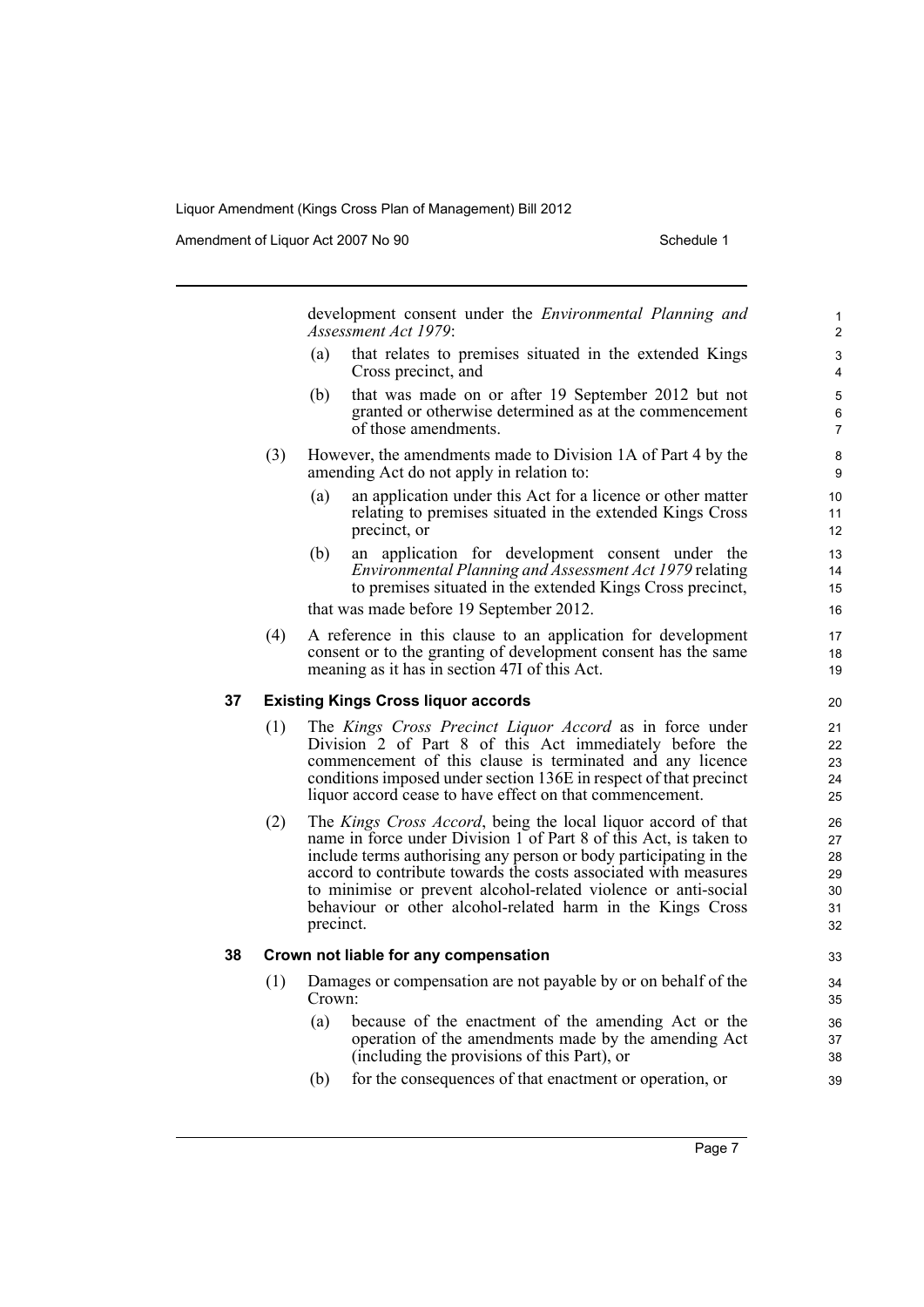|        |     | (c) | because of a representation or conduct of any kind about<br>the sale or supply of liquor on any premises or kind of<br>premises.                       | $\overline{c}$<br>3 |
|--------|-----|-----|--------------------------------------------------------------------------------------------------------------------------------------------------------|---------------------|
|        | (2) |     | In this clause, the Crown means the Crown within the meaning<br>of the Crown Proceedings Act 1988, and includes any employee<br>or agent of the Crown. | 4<br>5<br>6         |
| [11]   |     |     | <b>Schedule 2 Kings Cross precinct</b>                                                                                                                 | 7                   |
|        |     |     | Omit "(Section 49 (3))". Insert instead "(Section 4A)".                                                                                                | 8                   |
| $[12]$ |     |     | <b>Schedule 5 Freeze precincts</b>                                                                                                                     | 9                   |
|        |     |     | Omit the matter relating to the Kings Cross precinct.                                                                                                  | 10                  |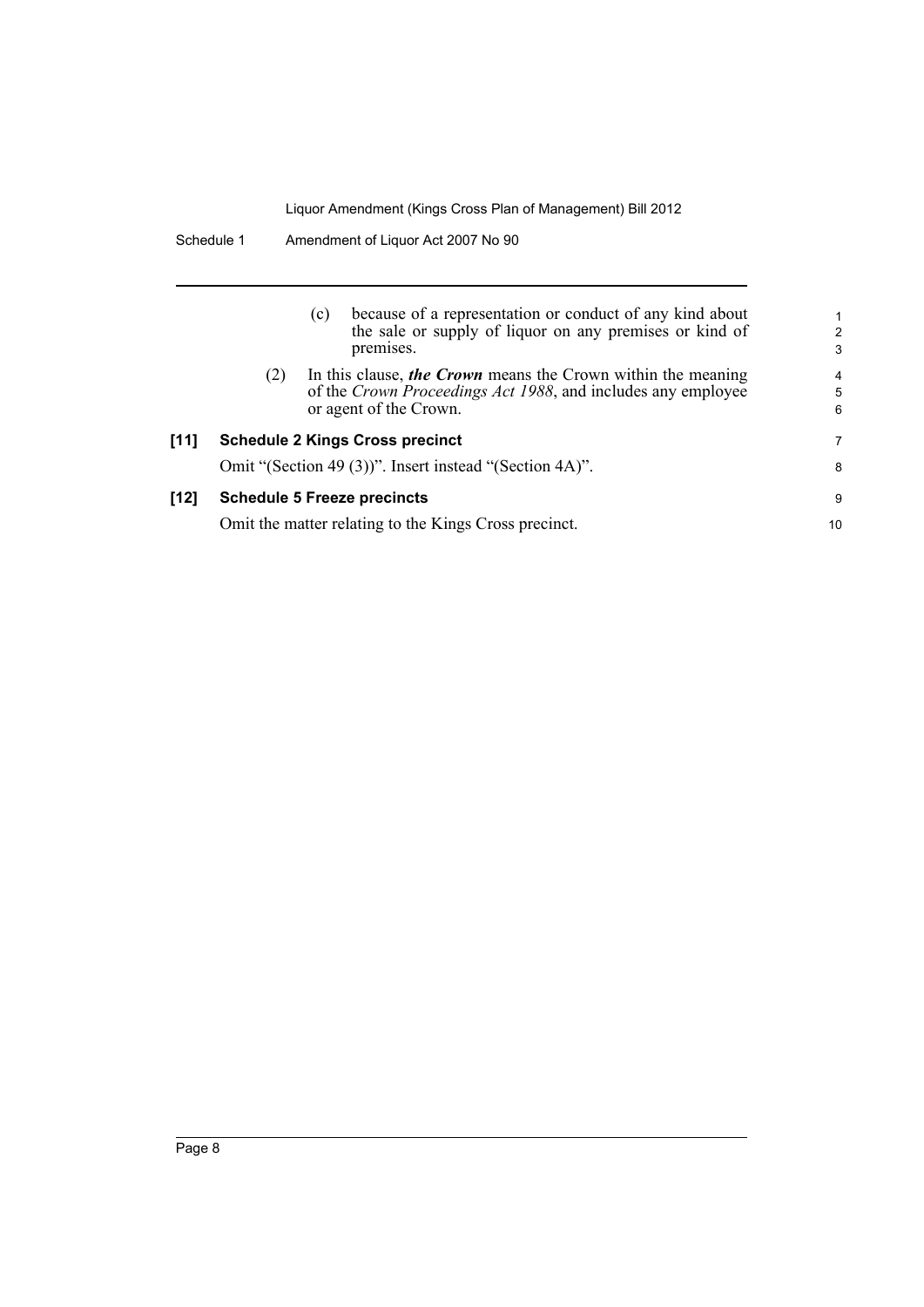Amendment of Liquor Regulation 2008 Schedule 2

<span id="page-14-0"></span>

| [1] |                       | <b>Clause 39C Expiry of recognised RSA certifications</b>                                                                                                                                                                                                                                                                                                   |  |
|-----|-----------------------|-------------------------------------------------------------------------------------------------------------------------------------------------------------------------------------------------------------------------------------------------------------------------------------------------------------------------------------------------------------|--|
|     |                       | Insert after clause $39C(3)$ :                                                                                                                                                                                                                                                                                                                              |  |
|     | (4)                   | Despite subclause (3), if a recognised competency card issued to<br>a relevant person expires, the person may not be issued with a<br>new recognised competency card unless the person has<br>successfully completed an approved RSA training course in<br>addition to the course in respect of which the expired recognised<br>competency card was issued. |  |
|     |                       | Note. This means that licensees, bar staff and security personnel in the<br>Kings Cross precinct will have to undertake approved RSA training every<br>5 years.                                                                                                                                                                                             |  |
|     | (5)                   | For the purposes of subclause $(4)$ , <i>relevant person</i> means any of<br>the following:                                                                                                                                                                                                                                                                 |  |
|     |                       | the licensee of licensed premises situated in the Kings<br>(a)<br>Cross precinct,                                                                                                                                                                                                                                                                           |  |
|     |                       | a staff member of licensed premises situated in the Kings<br>(b)<br>Cross precinct,                                                                                                                                                                                                                                                                         |  |
|     |                       | a person who is employed to carry on activities as a crowd<br>(c)<br>controller or bouncer on or about licensed premises<br>situated in the Kings Cross precinct.                                                                                                                                                                                           |  |
| [2] |                       | Clause 40 Obligations of licensee as to responsible service of alcohol                                                                                                                                                                                                                                                                                      |  |
|     |                       | Insert after clause $40(1)$ :                                                                                                                                                                                                                                                                                                                               |  |
|     | (1A)                  | The licensee of licensed premises situated in the Kings Cross<br>precinct must not, on and from 1 March 2013:                                                                                                                                                                                                                                               |  |
|     |                       | sell, supply or serve liquor by retail on the premises, or<br>(a)                                                                                                                                                                                                                                                                                           |  |
|     |                       | cause or permit liquor to be sold, supplied or served on the<br>(b)<br>premises,                                                                                                                                                                                                                                                                            |  |
|     |                       | unless the licensee holds a current recognised competency card.<br>Maximum penalty: 50 penalty units.                                                                                                                                                                                                                                                       |  |
| [3] | <b>Clause 40 (2A)</b> |                                                                                                                                                                                                                                                                                                                                                             |  |
|     |                       | Insert after clause $40(2)$ :                                                                                                                                                                                                                                                                                                                               |  |
|     | (2A)                  | The licensee of licensed premises situated in the Kings Cross<br>precinct must not, on and from 1 March 2013, cause or permit a<br>staff member to sell, supply or serve liquor on the premises                                                                                                                                                             |  |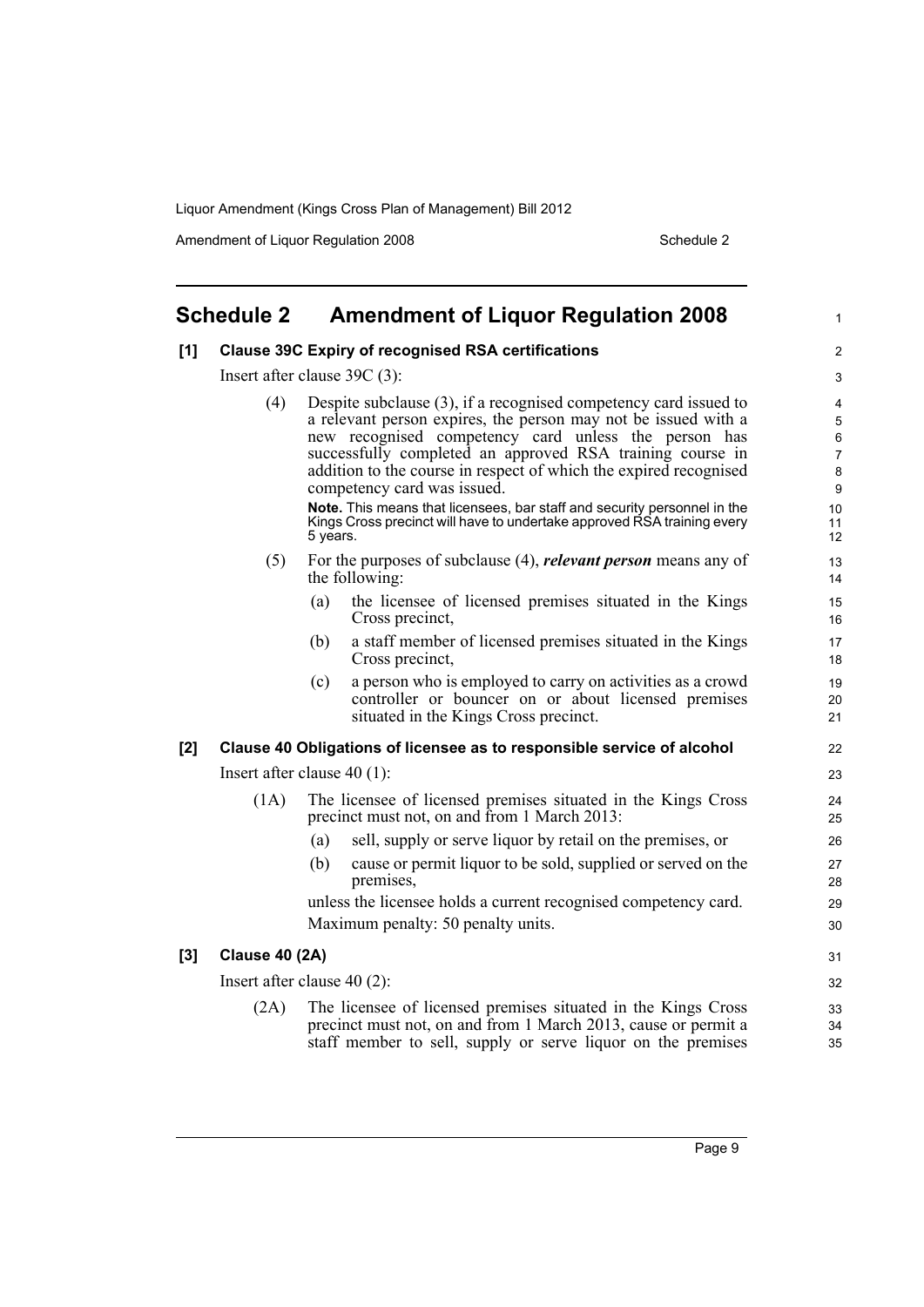|     |                       | unless the staff member holds a current recognised competency<br>card.                                                                                                                                                                                                                                                               | $\mathbf 1$<br>$\overline{2}$    |
|-----|-----------------------|--------------------------------------------------------------------------------------------------------------------------------------------------------------------------------------------------------------------------------------------------------------------------------------------------------------------------------------|----------------------------------|
|     |                       | Maximum penalty: 50 penalty units.                                                                                                                                                                                                                                                                                                   | 3                                |
| [4] | <b>Clause 40 (3)</b>  |                                                                                                                                                                                                                                                                                                                                      | 4                                |
|     |                       | Omit "Subclause (1) does". Insert instead "Subclauses (1) and (1A) do".                                                                                                                                                                                                                                                              | 5                                |
| [5] | alcohol               | Clause 41 Obligations of staff members as to responsible service of                                                                                                                                                                                                                                                                  | 6<br>$\overline{7}$              |
|     |                       | Insert at the end of the clause:                                                                                                                                                                                                                                                                                                     | 8                                |
|     | (2)                   | A staff member of licensed premises situated in the Kings Cross<br>precinct must not, on and from 1 March 2013, sell, supply or<br>serve liquor by retail on the premises unless the staff member<br>holds a current recognised competency card.<br>Maximum penalty: 20 penalty units.                                               | 9<br>10<br>11<br>12<br>13        |
| [6] | activities            | Clause 42 Obligations in relation to persons carrying on certain security                                                                                                                                                                                                                                                            | 14<br>15                         |
|     |                       | Insert after clause $42$ (1):                                                                                                                                                                                                                                                                                                        | 16                               |
|     | (1A)                  | A person (including the licensee of licensed premises) must not<br>employ or engage a person to carry on activities as a crowd<br>controller or bouncer on or about licensed premises situated in<br>the Kings Cross precinct unless the person holds a current<br>recognised competency card.<br>Maximum penalty: 50 penalty units. | 17<br>18<br>19<br>20<br>21<br>22 |
| [7] | Clause 42 (3) and (4) |                                                                                                                                                                                                                                                                                                                                      | 23                               |
|     |                       | Insert after clause $42(2)$ :                                                                                                                                                                                                                                                                                                        | 24                               |
|     | (3)                   | A person must not, in the course of the person's employment,<br>carry on activities as a crowd controller or bouncer on or about<br>licensed premises situated in the Kings Cross precinct unless the<br>person holds a current recognised competency card.<br>Maximum penalty: 20 penalty units.                                    | 25<br>26<br>27<br>28<br>29       |
|     | (4)                   | Subclauses (1A) and (3) take effect on and from 1 March 2013.                                                                                                                                                                                                                                                                        | 30                               |
|     |                       |                                                                                                                                                                                                                                                                                                                                      |                                  |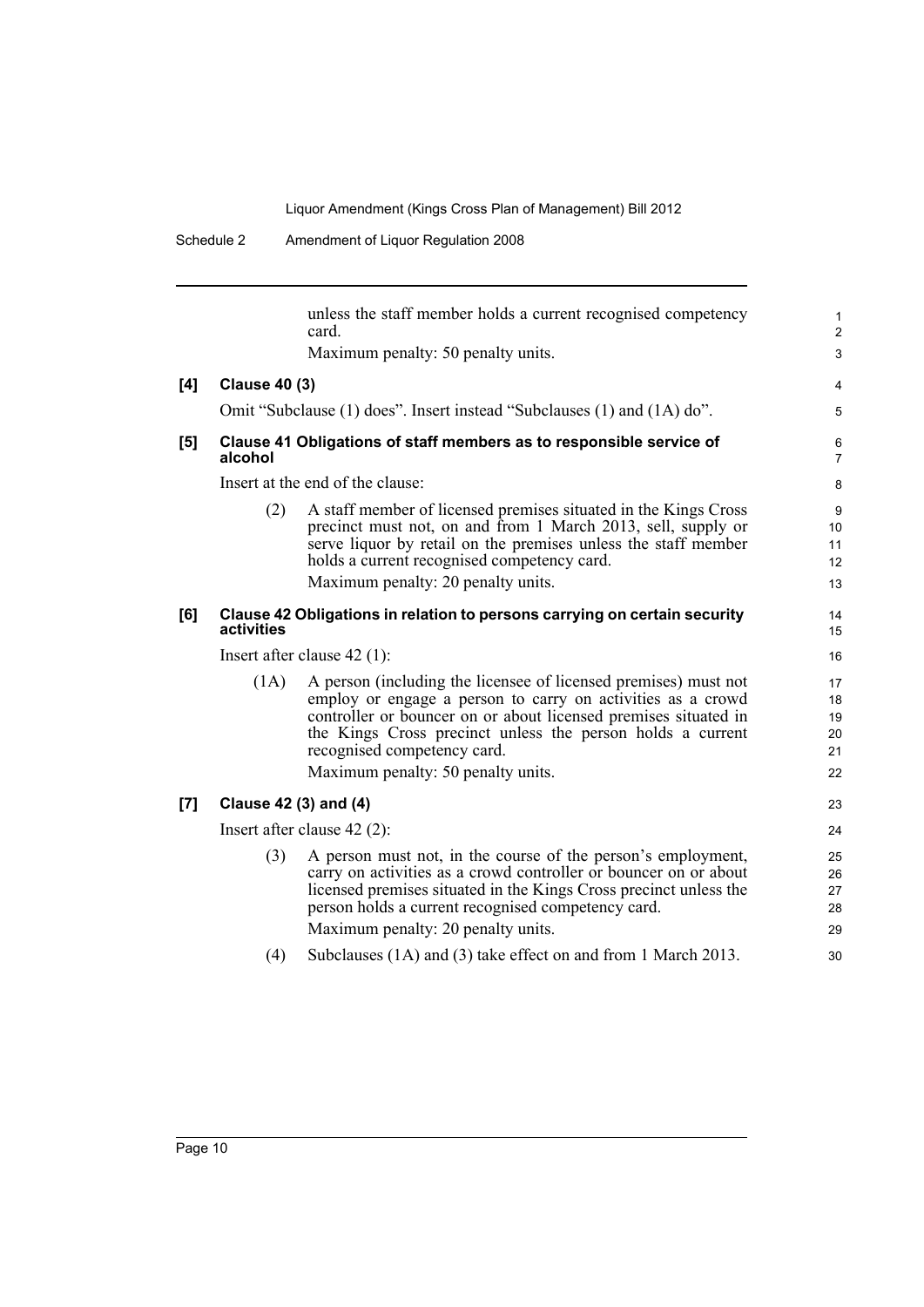Amendment of Liquor Regulation 2008 Schedule 2

### **[8] Schedule 2 Penalty notice offences**

Insert in appropriate order in the matter relating to offences under the *Liquor Regulation 2008*:

| Clause $40(1A)$ | \$1,100 |
|-----------------|---------|
| Clause $40(2A)$ | \$1,100 |
| Clause $42(1A)$ | \$550   |
| Clause $42(3)$  | \$440   |

#### **[9] Schedule 2**

Omit the matter relating to clause 41 of the *Liquor Regulation 2008*. Insert instead:

| Clause $41(1)$ | \$220 |
|----------------|-------|
| Clause $41(2)$ | \$440 |

1 2 3

> 4 5

6